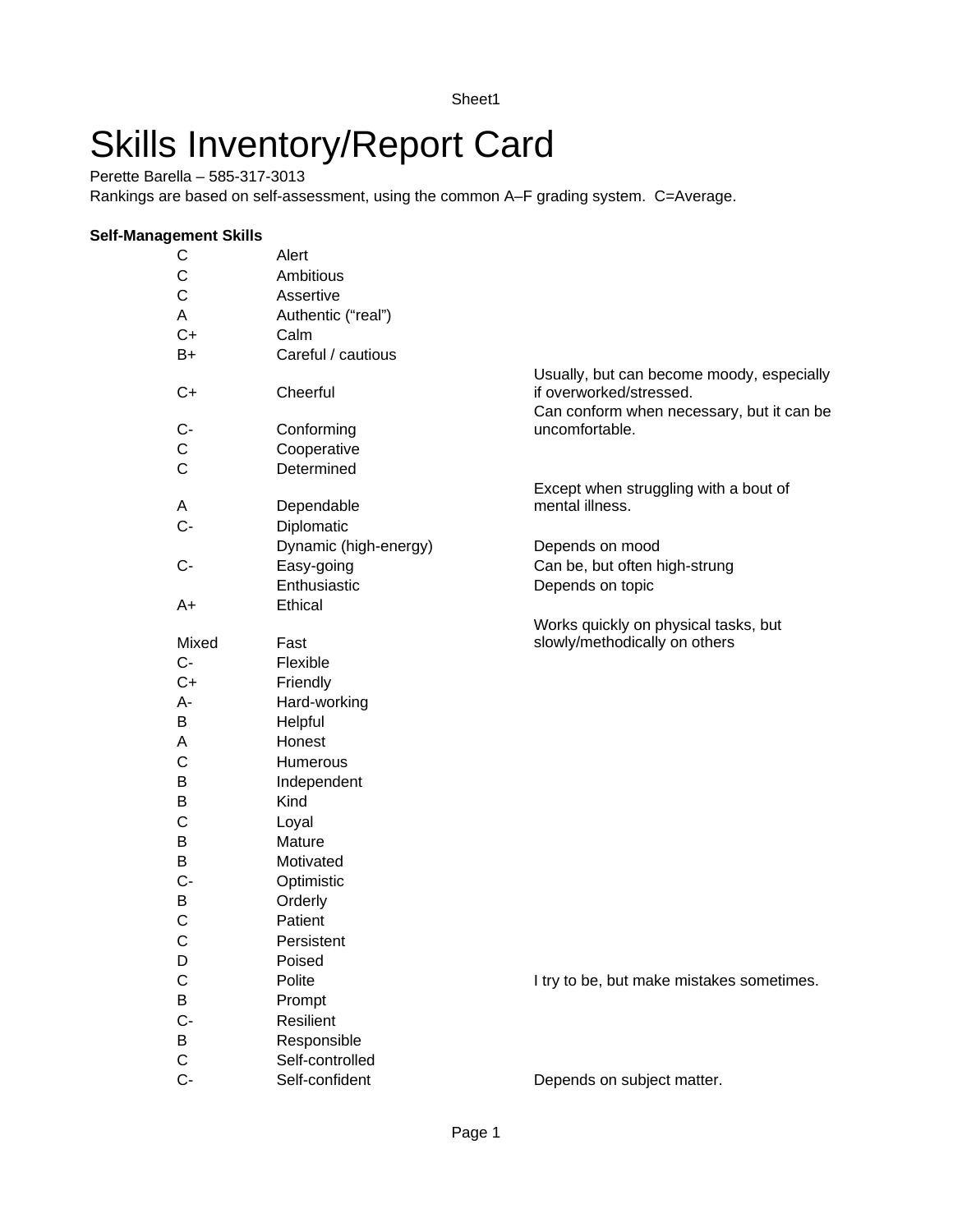| B                  | Sincere       |                                          |
|--------------------|---------------|------------------------------------------|
| C                  | Spontaneous   |                                          |
| C                  | Strong-willed |                                          |
| $C-$               | Tactful       |                                          |
|                    |               | Which means spending money on good       |
| A                  | Thrifty       | tools when needed.                       |
| $B+$               | Tolerant      |                                          |
| A                  | Trustworthy   |                                          |
|                    |               | Within learned skills, yes; but not with |
| $A/C-$             | Versatile     | social skills                            |
| I/Technical Skills |               |                                          |
| $\sim$ $\sim$      |               |                                          |

## **Mechanical**

| Assemble/Install              |                                      |  |  |
|-------------------------------|--------------------------------------|--|--|
| Construct/Build               |                                      |  |  |
| Fabricate (design and create) |                                      |  |  |
| Fix/Repair                    |                                      |  |  |
| Reason mechanically           |                                      |  |  |
| Work with animals             | No experience                        |  |  |
| Use hand tools                |                                      |  |  |
| Operate machinery & equipment | Limited experience                   |  |  |
| Drive vehicles                | CDL Class B (straight) licensed      |  |  |
| Landscape/Garden              | Limited experience, limited interest |  |  |
| Possess physical stamina      | Limits if worked hard, day after day |  |  |
| Labor outdoors                |                                      |  |  |
| Use hands well                |                                      |  |  |
|                               |                                      |  |  |

# **Analytical/Problem solving skills**

| A                                 | Analyze/Diagnose                    |                                           |
|-----------------------------------|-------------------------------------|-------------------------------------------|
| A                                 | Research/Investigate                |                                           |
| A                                 | Interpret data                      |                                           |
| A                                 | Classify/Organize                   |                                           |
| A                                 | Evaluate/Assess                     |                                           |
| B+                                | Write scientifically or technically |                                           |
| A                                 | Make logical decisions              |                                           |
| A                                 | Analyze finances                    |                                           |
| B                                 | Reason mathematically               | Good, but not a mathematician             |
| A                                 | Use facts                           |                                           |
|                                   |                                     | Indecisive if there's no rhyme/reason for |
| B                                 | Prioritize                          | prioritization.                           |
| A                                 | Put things into logical order       |                                           |
| B+                                | Explore scientifically              |                                           |
| B+                                | Use rational reasoning              |                                           |
|                                   |                                     |                                           |
| <b>Innovative/Original Skills</b> |                                     |                                           |
| С                                 | Use imagination to create           |                                           |
| B                                 | Design graphically                  |                                           |
| С                                 | Use intuition                       | But tend not to trust it.                 |
| D                                 | Design programs/events              |                                           |
| D                                 | Originate ideas                     |                                           |
| B+                                | Put ideas together/fabricate        |                                           |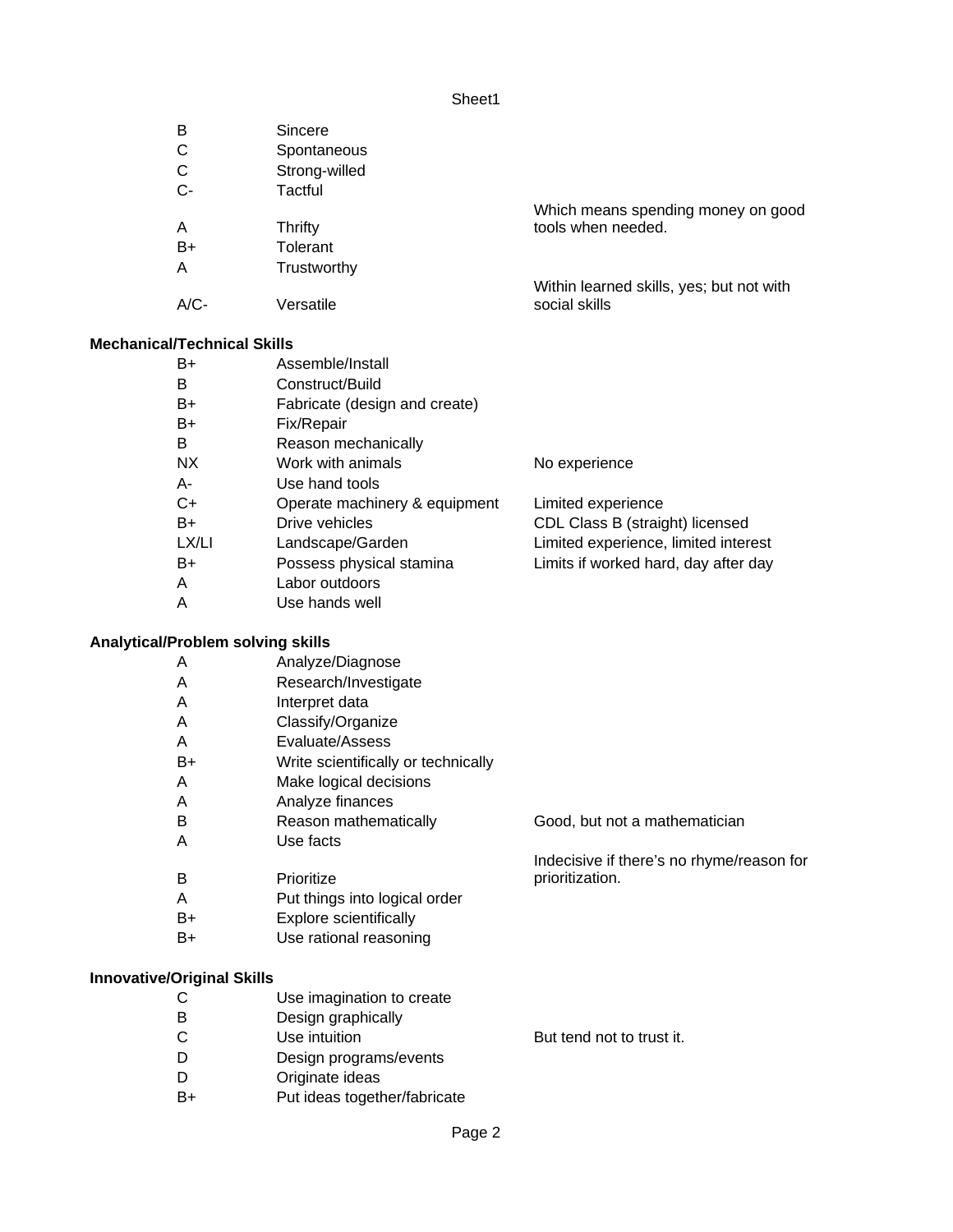| С                           | Act/Perform                     |                                            |
|-----------------------------|---------------------------------|--------------------------------------------|
| С                           | Write creatively                | Requires inspiration, which is unreliable. |
| С                           | <b>Brainstorm</b>               |                                            |
| D                           | Have artistic sense             |                                            |
| B.A                         | Have a craftsman's sense        |                                            |
| C-                          | Draw/Design artistically        |                                            |
| С                           | Move creatively/Dance/Mime      |                                            |
|                             |                                 | From scratch, no; assembling from other    |
| C+                          | Innovate/Invent something new   | ideas, yes.                                |
| F                           | Compose music, songs, lyrics    |                                            |
|                             |                                 |                                            |
| Social/Interpersonal skills |                                 |                                            |
|                             |                                 | Have trouble focusing when                 |
| B                           | Listen skillfully               | worried/distracted.                        |
| С-                          | Develop rapports, understanding |                                            |

- D Counsel/Guide/Mentor
- D Draw people out/interview
- D Instruct/Train/Educate
- C- Put others at ease
- C- Facilitate groups
- A/C- Communicate with tact Written: A, but slow; Verbal: C-.
- C- Serve/Respond Gets flustered/tongue-tied in conversation. Advise **Depends** on subject matter. C Cooperate with others Lead me, or grant me authority and follow me. Otherwise, grr.
- C Show warmth and caring Can if relaxed and calm.
- C Support & cooperate
- C- Heal/Nurse/Nurture/Care

## **Managing/Influencing skills**

| D    | Administer programs or resources     |                                              |
|------|--------------------------------------|----------------------------------------------|
| F    | Direct/Supervise                     |                                              |
|      | Make business decisions              |                                              |
| $C-$ | Negotiate with others or groups      |                                              |
| F    | Sell/Persuade                        | Facts need not be sold.                      |
|      | Convince through force of            |                                              |
| F    | personality                          | Rhetoric+Charisma $\rightarrow$ Propagandist |
|      | Oversee programs, projects,          |                                              |
| $C-$ | activities                           |                                              |
| D+   | Organize/Set goals                   | My own, sure, Others-no.                     |
|      |                                      |                                              |
| $C-$ | Undertake entrepreneurial activities |                                              |
| $C-$ | Organize and manage activities       |                                              |
| D    | Exercise leadership in a group       |                                              |
| D    | Take risks in public                 |                                              |
| -    |                                      |                                              |

- D Negotiate deals or transactions
- D- Coordinate people and activities

#### **Detail/Data skills**